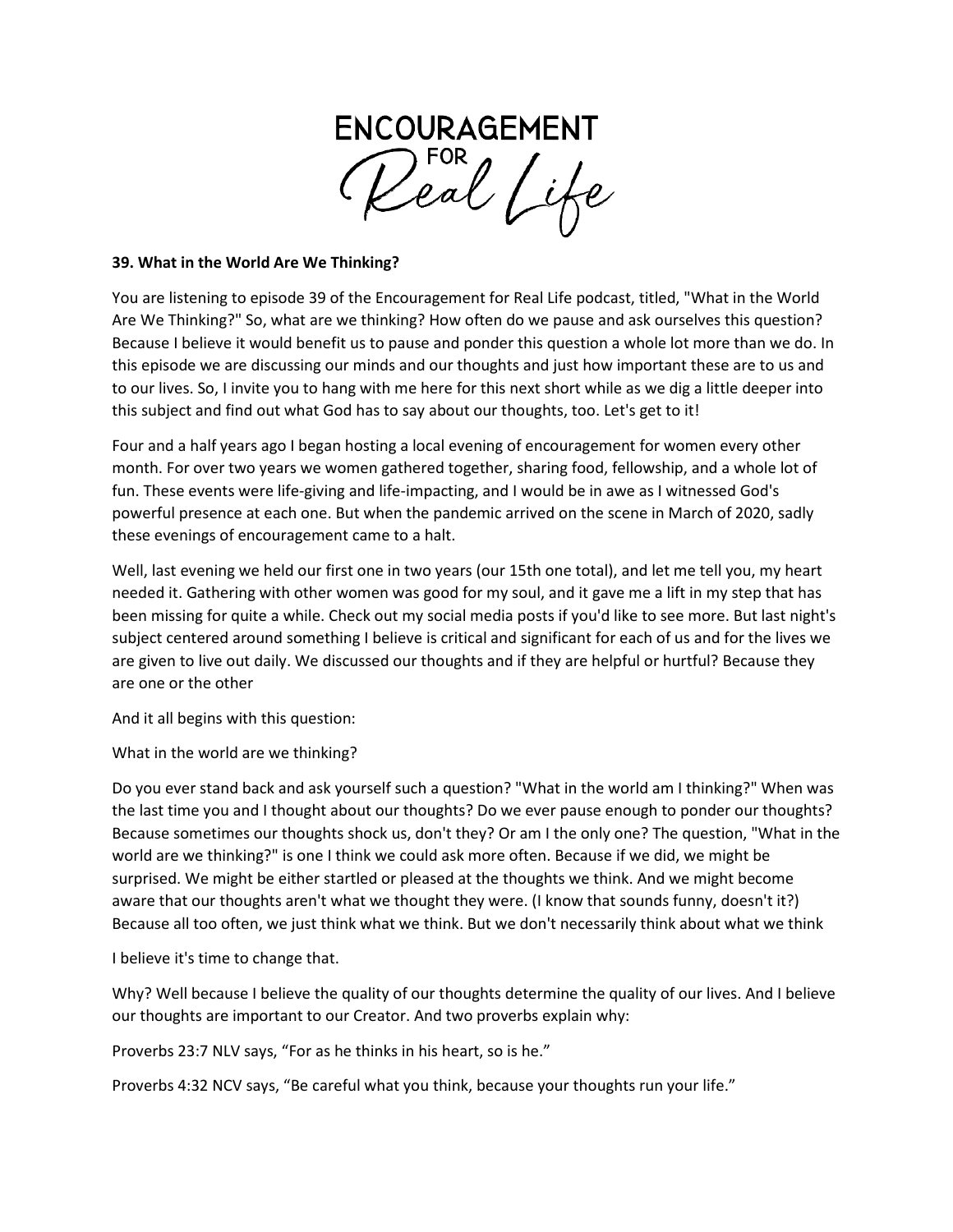What our minds focus on shapes who we are.

We see often how our thoughts impact and influence what happens in our lives.

Our thoughts can control how we feel about certain situations in life. They can control how we perceive ourselves and others. They can determine our words, our actions, our beliefs. Our thoughts can impact how we view the world, our lives, our day-to-day experiences. They can determine our stress levels, our moods, our attitudes. And they can even impact our immune systems, our skeletal, muscular, nervous, endocrine, cardiovascular, lymphatic, respiratory, digestive, urinary, and reproductive systems!

Our thoughts matter! Now, this isn't to say our thoughts are magical because they aren't. There's no magic involved. When God formed us, He created our minds amazingly intricate. As wonderful tools for us to use and tap into. Not to waste or to use negatively, but to use positively and constructively. For our growth, for the good of others, and for His glory.

So, it's no wonder God has much to say about our minds and our thoughts! Do a word search for Bible verses about thoughts or the mind, and you'll be amazed at the numerous verses in the results.

It's no wonder God cares about the thoughts we are thinking!

So, I invite you to think about your thoughts just for a moment. The thoughts you entertained today about yourself, your circumstances, your life. Those thoughts you allowed yourself to think about your future, your present, and your past. The thoughts you believed about others, about God, about what others have said. What thoughts keep you awake at night and what was the first thought of your first waking moment today?

We can be honest with ourselves when it comes to our thoughts. Because only when we're honest with ourselves can we see truth. And when we pause to ponder our thoughts, we can make any adaptations needed. If we realize our thoughts aren't the best, it's a good time to transform our minds. This points us to a great verse, Romans 12:2.

Do not allow this world to mold you in its own image. Instead, be transformed from the inside out by renewing your mind. As a result, you will be able to discern what God wills and whatever God finds good, pleasing, and complete. Romans 12:2 VOICE

To be transformed by the renewing of our minds.

Renew means: to restore or replenish, to revive or reestablish, to recover, to make new or as if new again

Our minds can be renewed through Jesus! They can be restored, revived, to be made new again!

And I believe a daily renewing is a must. Because we live in a world that's against God. We live in environments where our faith gets squashed, tested, beat up, and challenged. We are bombarded with news and headlines and lies and false testimony all day long. It's no wonder if we struggle with our thoughts some days. Our minds need renewing daily.

But how? How do we renew our minds?

God renews our minds as we spend time reading His Word, as we spend time in prayer, as we spend time with Jesus, even for just a few minutes. When we invite Him to control our minds and our hearts,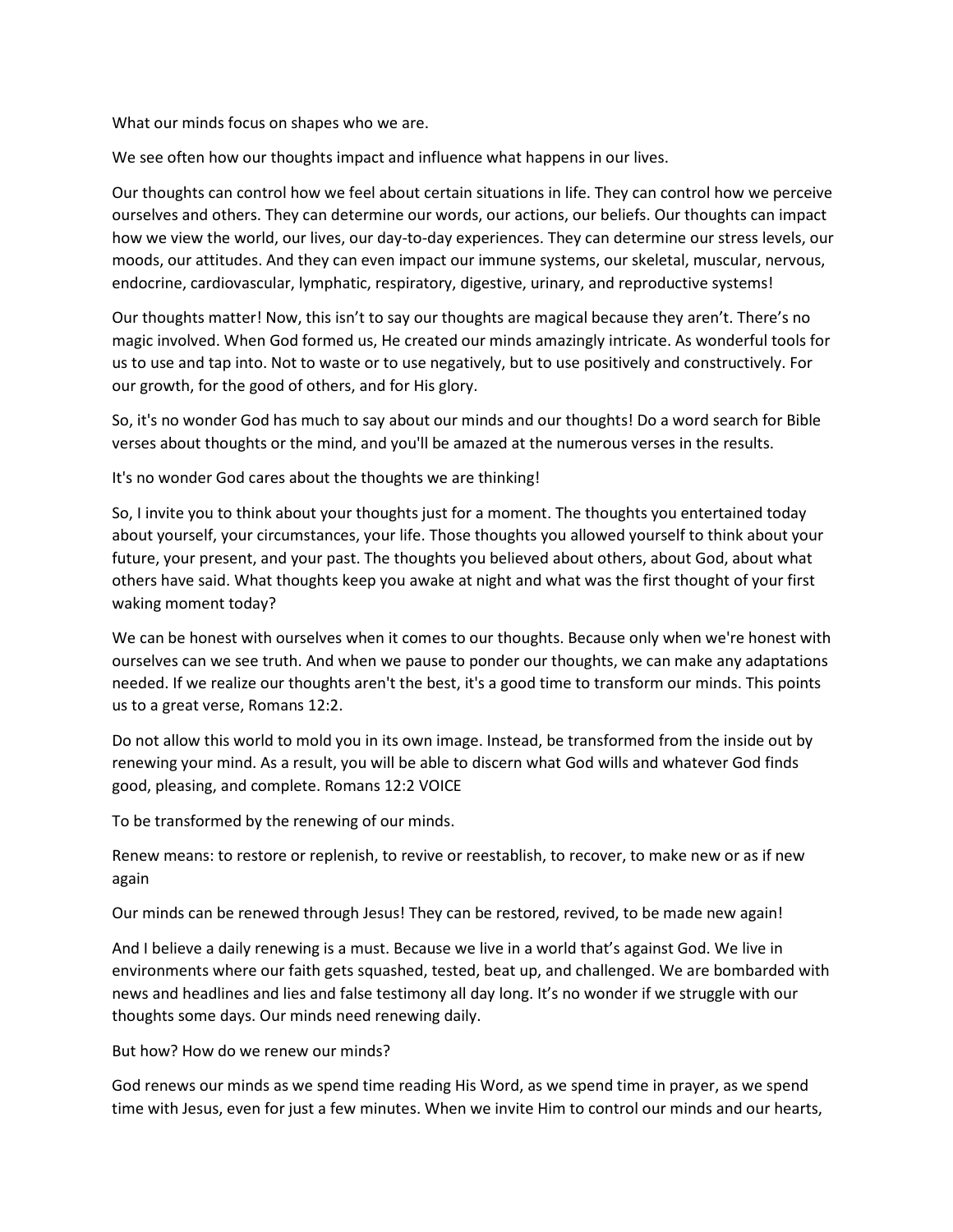we will think more like Him and will be able to impact our corners of the world in ways we can't do on our own.

Because God cares about the thought we think, thankfully He enables the renewing of our minds

We also don't have to believe every thought we think.

Because some of the thoughts we think aren't from God. Some of our thoughts aren't healthy. Some of our thoughts don't honor God or ourselves. And to be quite honest, the enemy of our souls likes to plant thoughts in our minds ever so subtly throughout our days. He loves to take control of minds. He loves to make us miserable through our thoughts. The thing is, we don't have to let him. Friend, we have a say in the matter.

Think about those thoughts that pop into our minds that are negative about ourselves. Such as, "You're messing up your kids," or "You're a mess and a mistake." Do those thoughts come from God? No. God does not consider you a mess or a mistake.

Or the negative thoughts about our pasts such as, "What you did back then is unforgivable," or "You should be ashamed for what you did." Do those thoughts come from God? No. God will never shame you.

Or what about the thoughts we have about our futures such as, "There's no hope for me," or "I will never be happy." Do those thoughts come from God? No. With God you and I will always have hope.

If a thought is negative, it's not from God.

If it's a discouraging or destructive thought, if it brings fear, worry, doubt or unbelief, if it makes me feel weak or inadequate or insecure, that thought is not from God. It's likely originating from the enemy of my soul in attempts to discourage me and ultimately destroy me.

Remember what John 10:10 says, "The thief comes to steal, kill, and destroy..."

So, what thought or thoughts have we been thinking lately that are ones we don't need to believe one minute longer? I pray we can release those thought today.

You and I can choose to believe the thoughts God wants us to think. We don't have to believe all the other ones.

2 Corinthians 10:5 NIV helps us do this: We demolish arguments and every pretension that sets itself up against the knowledge of God, and we take captive every thought to make it obedient to Christ.

This verse in this translation tells us that we can take our thoughts captive. Other translations read differently saying Paul was referring to taking the thoughts of others captive that prevent them from believing the truth of Jesus. Either way, thoughts can be captured and controlled.

And that's good news for us, because again, we don't have to believe every thought we think.

Each morning in my prayer time I ask the Holy Spirit to help me take every thought captive in my day and make it obedient to Christ. I think a lot of thoughts throughout my day, and you do too, right? It's impossible for me to take every thought captive in my day. But those thoughts that stop me, that